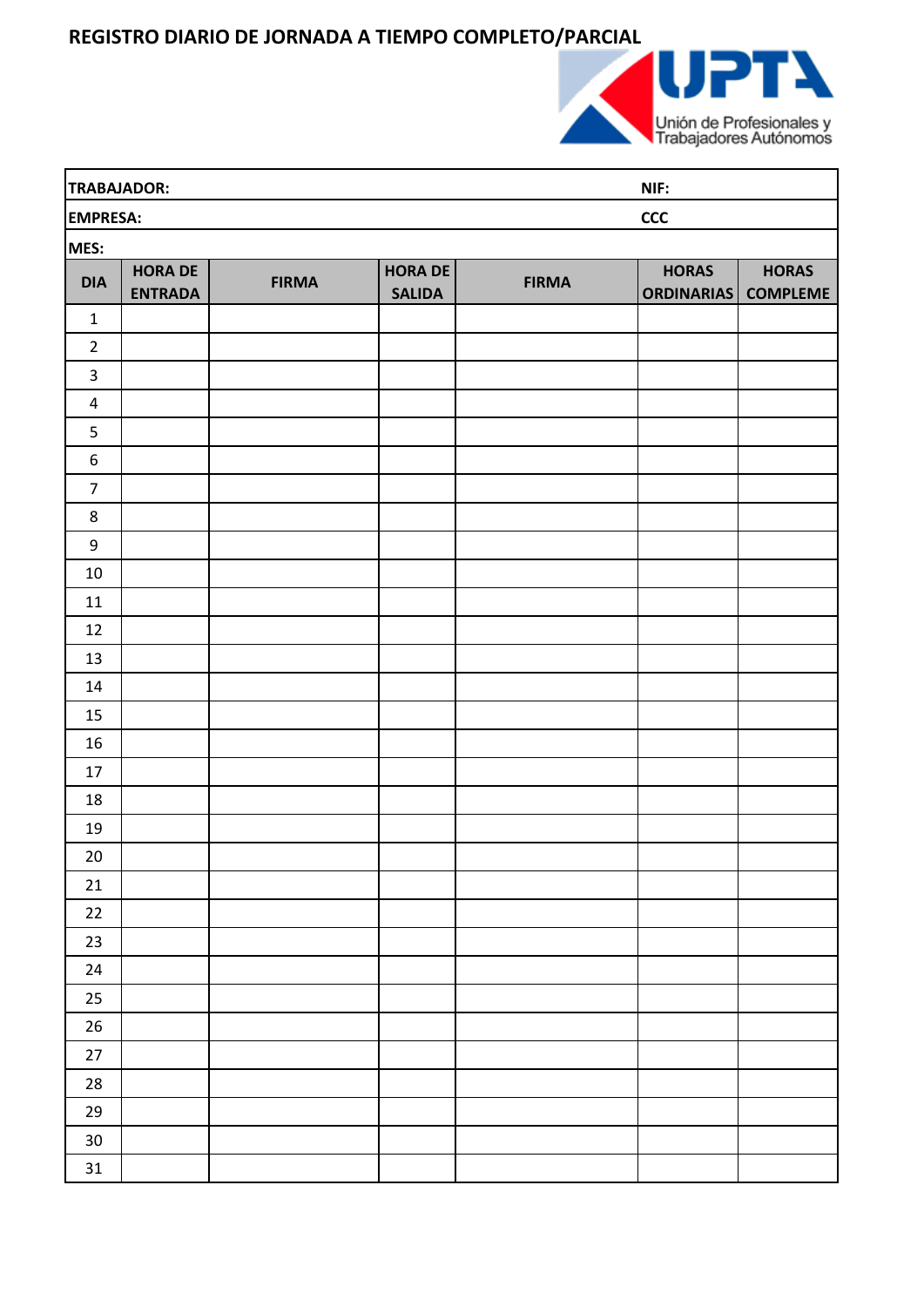REGISTRO DIARIO DE JORNADA A TIEMPO COMPLETO/PARTIDA **HOJA 1** 



| TRABAJADOR:<br>NIF: |                                  |              |                                 |              |                                   |                                                   |
|---------------------|----------------------------------|--------------|---------------------------------|--------------|-----------------------------------|---------------------------------------------------|
| <b>EMPRESA:</b>     |                                  |              |                                 |              | <b>CCC</b>                        |                                                   |
| MES:                |                                  |              |                                 |              |                                   |                                                   |
| <b>DIA</b>          | <b>HORA DE</b><br><b>ENTRADA</b> | <b>FIRMA</b> | <b>HORA DE</b><br><b>SALIDA</b> | <b>FIRMA</b> | <b>HORAS</b><br><b>ORDINARIAS</b> | <b>HORAS</b><br><b>COMPLEME</b><br><b>NTARIAS</b> |
| 1 M                 |                                  |              |                                 |              |                                   |                                                   |
| 1T                  |                                  |              |                                 |              |                                   |                                                   |
| 2M                  |                                  |              |                                 |              |                                   |                                                   |
| 2T                  |                                  |              |                                 |              |                                   |                                                   |
| 3M                  |                                  |              |                                 |              |                                   |                                                   |
| 3T                  |                                  |              |                                 |              |                                   |                                                   |
| 4 M                 |                                  |              |                                 |              |                                   |                                                   |
| 4T                  |                                  |              |                                 |              |                                   |                                                   |
| 5M                  |                                  |              |                                 |              |                                   |                                                   |
| 5T                  |                                  |              |                                 |              |                                   |                                                   |
| 6 M                 |                                  |              |                                 |              |                                   |                                                   |
| 6T                  |                                  |              |                                 |              |                                   |                                                   |
| 7 M                 |                                  |              |                                 |              |                                   |                                                   |
| 7 T                 |                                  |              |                                 |              |                                   |                                                   |
| <b>M</b> 8          |                                  |              |                                 |              |                                   |                                                   |
| 8 T                 |                                  |              |                                 |              |                                   |                                                   |
| 9 M                 |                                  |              |                                 |              |                                   |                                                   |
| 9T                  |                                  |              |                                 |              |                                   |                                                   |
| 10 M                |                                  |              |                                 |              |                                   |                                                   |
| 10T                 |                                  |              |                                 |              |                                   |                                                   |
| 11 M                |                                  |              |                                 |              |                                   |                                                   |
| 11 T                |                                  |              |                                 |              |                                   |                                                   |
| 12 M                |                                  |              |                                 |              |                                   |                                                   |
| 12T                 |                                  |              |                                 |              |                                   |                                                   |
| 13 M                |                                  |              |                                 |              |                                   |                                                   |
| $\sqrt{13}$ T       |                                  |              |                                 |              |                                   |                                                   |
| 14 M                |                                  |              |                                 |              |                                   |                                                   |
| 14 T                |                                  |              |                                 |              |                                   |                                                   |
| 15 M                |                                  |              |                                 |              |                                   |                                                   |
| 15T                 |                                  |              |                                 |              |                                   |                                                   |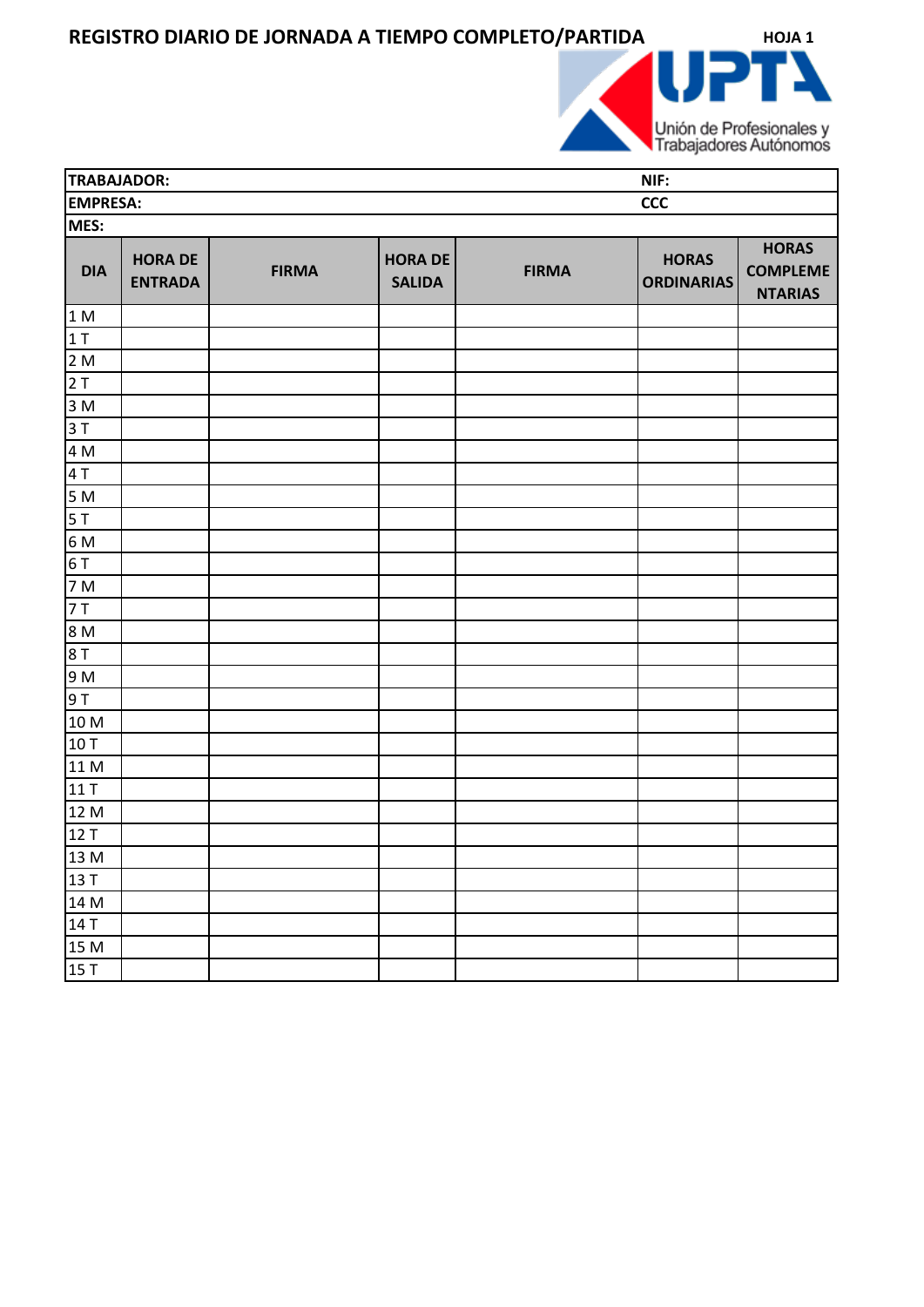

| TRABAJADOR:     |                                  |              |                                 |              | NIF:                              |                                                   |  |
|-----------------|----------------------------------|--------------|---------------------------------|--------------|-----------------------------------|---------------------------------------------------|--|
| <b>EMPRESA:</b> |                                  |              |                                 |              | <b>CCC</b>                        |                                                   |  |
| MES:            |                                  |              |                                 |              |                                   |                                                   |  |
| <b>DIA</b>      | <b>HORA DE</b><br><b>ENTRADA</b> | <b>FIRMA</b> | <b>HORA DE</b><br><b>SALIDA</b> | <b>FIRMA</b> | <b>HORAS</b><br><b>ORDINARIAS</b> | <b>HORAS</b><br><b>COMPLEME</b><br><b>NTARIAS</b> |  |
| 16 M            |                                  |              |                                 |              |                                   |                                                   |  |
| 16 T            |                                  |              |                                 |              |                                   |                                                   |  |
| 17 M            |                                  |              |                                 |              |                                   |                                                   |  |
| 17 T            |                                  |              |                                 |              |                                   |                                                   |  |
| 18 M            |                                  |              |                                 |              |                                   |                                                   |  |
| 18 T            |                                  |              |                                 |              |                                   |                                                   |  |
| 19 M            |                                  |              |                                 |              |                                   |                                                   |  |
| 19 T            |                                  |              |                                 |              |                                   |                                                   |  |
| 20 M            |                                  |              |                                 |              |                                   |                                                   |  |
| 20 T            |                                  |              |                                 |              |                                   |                                                   |  |
| 21 M            |                                  |              |                                 |              |                                   |                                                   |  |
| 21 T            |                                  |              |                                 |              |                                   |                                                   |  |
| 22 M            |                                  |              |                                 |              |                                   |                                                   |  |
| 22 T            |                                  |              |                                 |              |                                   |                                                   |  |
| 23 M            |                                  |              |                                 |              |                                   |                                                   |  |
| 23 T            |                                  |              |                                 |              |                                   |                                                   |  |
| 24 M            |                                  |              |                                 |              |                                   |                                                   |  |
| 24 T            |                                  |              |                                 |              |                                   |                                                   |  |
| 15 M            |                                  |              |                                 |              |                                   |                                                   |  |
| 25 T            |                                  |              |                                 |              |                                   |                                                   |  |
| 26 M            |                                  |              |                                 |              |                                   |                                                   |  |
| 26 T            |                                  |              |                                 |              |                                   |                                                   |  |
| 27 M            |                                  |              |                                 |              |                                   |                                                   |  |
| 27T             |                                  |              |                                 |              |                                   |                                                   |  |
| 28 M            |                                  |              |                                 |              |                                   |                                                   |  |
| 28 T            |                                  |              |                                 |              |                                   |                                                   |  |
| 29 M            |                                  |              |                                 |              |                                   |                                                   |  |
| 29 T            |                                  |              |                                 |              |                                   |                                                   |  |
| 30 M            |                                  |              |                                 |              |                                   |                                                   |  |
| 30 T            |                                  |              |                                 |              |                                   |                                                   |  |
| 31 M            |                                  |              |                                 |              |                                   |                                                   |  |
| 31 T            |                                  |              |                                 |              |                                   |                                                   |  |